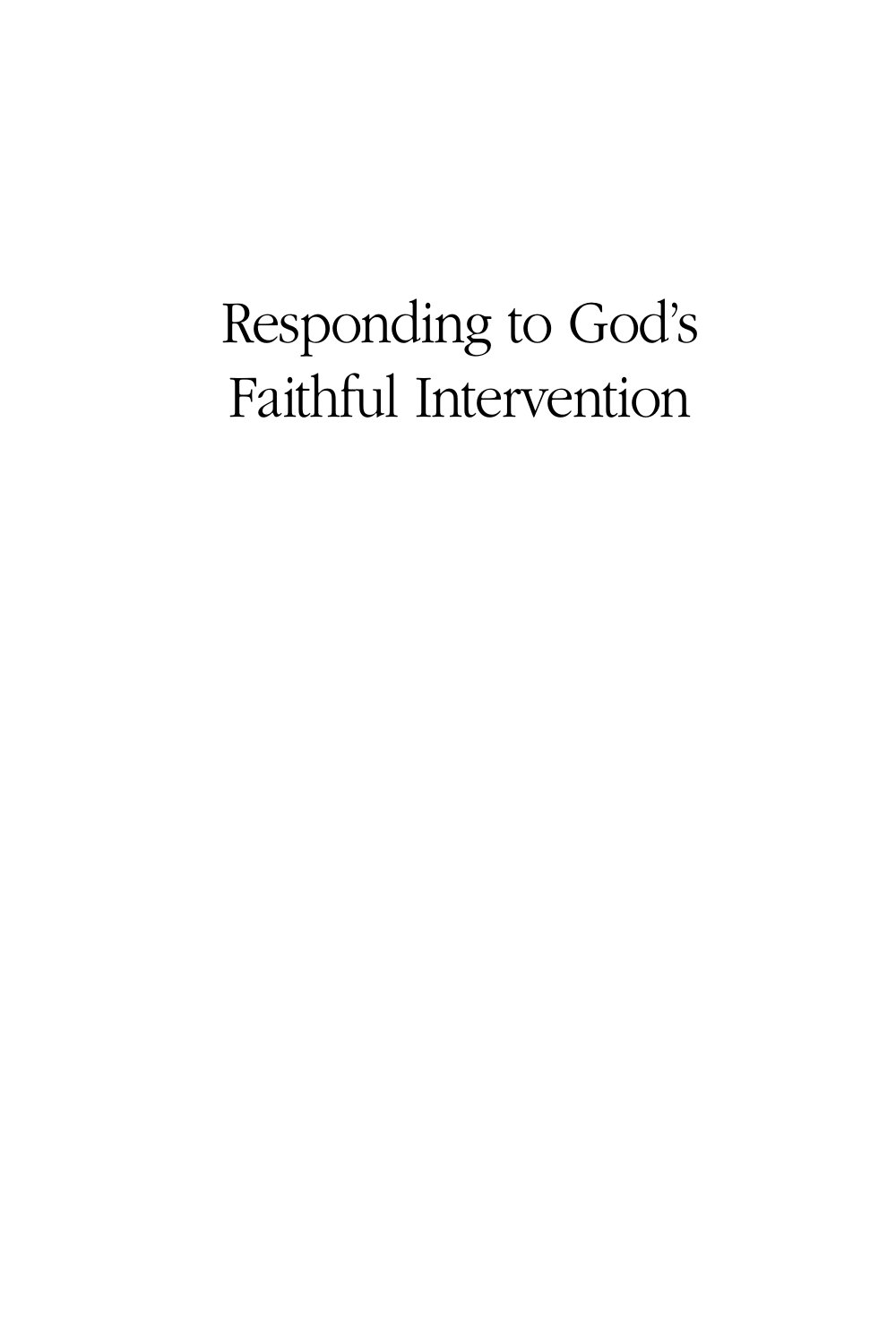## Responding to God's Faithful Intervention Minor Prophets Part 1

This inductive Bible study is designed for individual, small group, or classroom use. A leader's guide with full lesson plans and the answers to the Bible study questions is available from Regular Baptist Press. Order RBP 0036 online at www.regularbaptistpress.org, e-mail orders@rbpstore.org, call toll-free 1-800-727-4440, or contact your distributor.

> REGULAR BAPTIST PRESS 1300 North Meacham Road Schaumburg, Illinois 60173-4806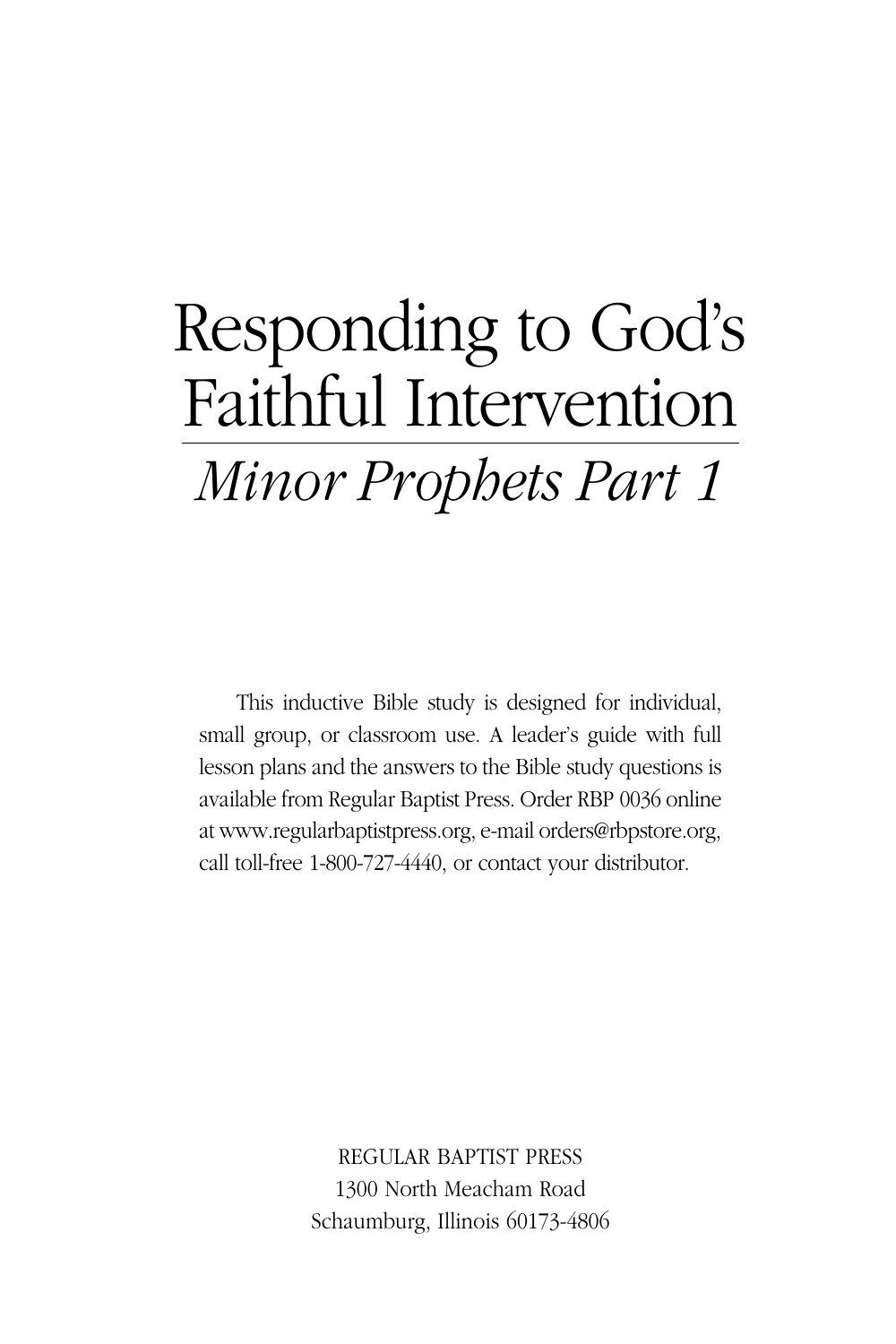#### **The Doctrinal Basis of Our Curriculum** A more detailed statement with references is available upon request.

- The verbal, plenary inspiration of the Scriptures
- Only one true God
- The Trinity of the Godhead
- The Holy Spirit and His ministry
- The personality of Satan
- The Genesis account of creation
- Original sin and the fall of man
- The virgin birth of Christ
- Salvation through faith in the shed blood of Christ
- The bodily resurrection and priesthood of Christ
- Grace and the new birth
- Justification by faith
- Sanctification of the believer
- The security of the believer
- The church
- The ordinances of the local church: baptism by immersion and the Lord's Supper
- Biblical separation ecclesiastical and personal
- Obedience to civil government
- The place of Israel
- The pretribulation rapture of the church
- The premillennial return of Christ
- The millennial reign of Christ
- Eternal glory in Heaven for the righteous
- Eternal torment in Hell for the wicked

RESPONDING TO GOD'S FAITHFUL INTERVENTION: MINOR PROPHETS PART 1 Adult Bible Study Book Vol. 59, No. 2 © 2010 Regular Baptist Press • Schaumburg, Illinois www.regularbaptistpress.org • 1-800-727-4440 Printed in U.S.A. All rights reserved RBP0039 • ISBN: 978-1-60776-335-2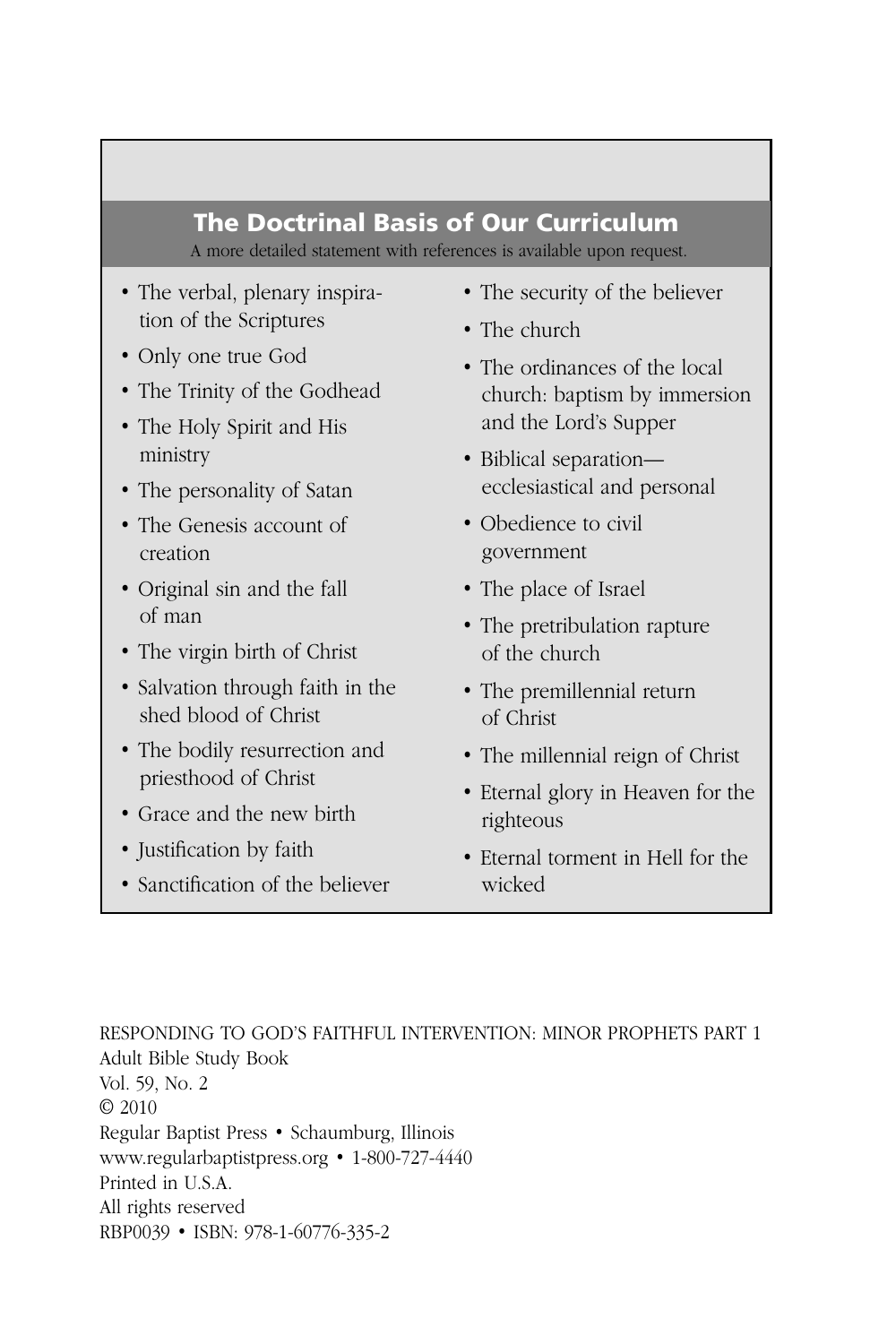## **Contents**

|                                                       | $\overline{7}$ |
|-------------------------------------------------------|----------------|
| <b>Lesson 1</b> God's Servants, the Prophets          | 9              |
| Lesson 2 When the Heart Breaks                        | 19             |
| <b>Lesson 3</b> The Lord's Controversy with Israel    | 29             |
| Lesson 4 The Year of the Grasshopper                  | 39             |
| <b>Lesson 5</b> The Dark Day of Gloom                 | 47             |
| Lesson 6 From Agriculture to Ministry                 | 55             |
| Lesson 7 Hear Ye! Hear Ye! Hear Ye.                   | 65             |
|                                                       | 75             |
| <b>Lesson 9</b> The Fall of the Eagle                 | 83             |
| Lesson 10 You Cannot Run from God                     | 91             |
| <b>Lesson 11</b> God of the Second Opportunity        | 99             |
| <b>Lesson 12</b> Woe to Rulers, Priests, and Prophets | 107            |
| Lesson 13 The Triumphant King  117                    |                |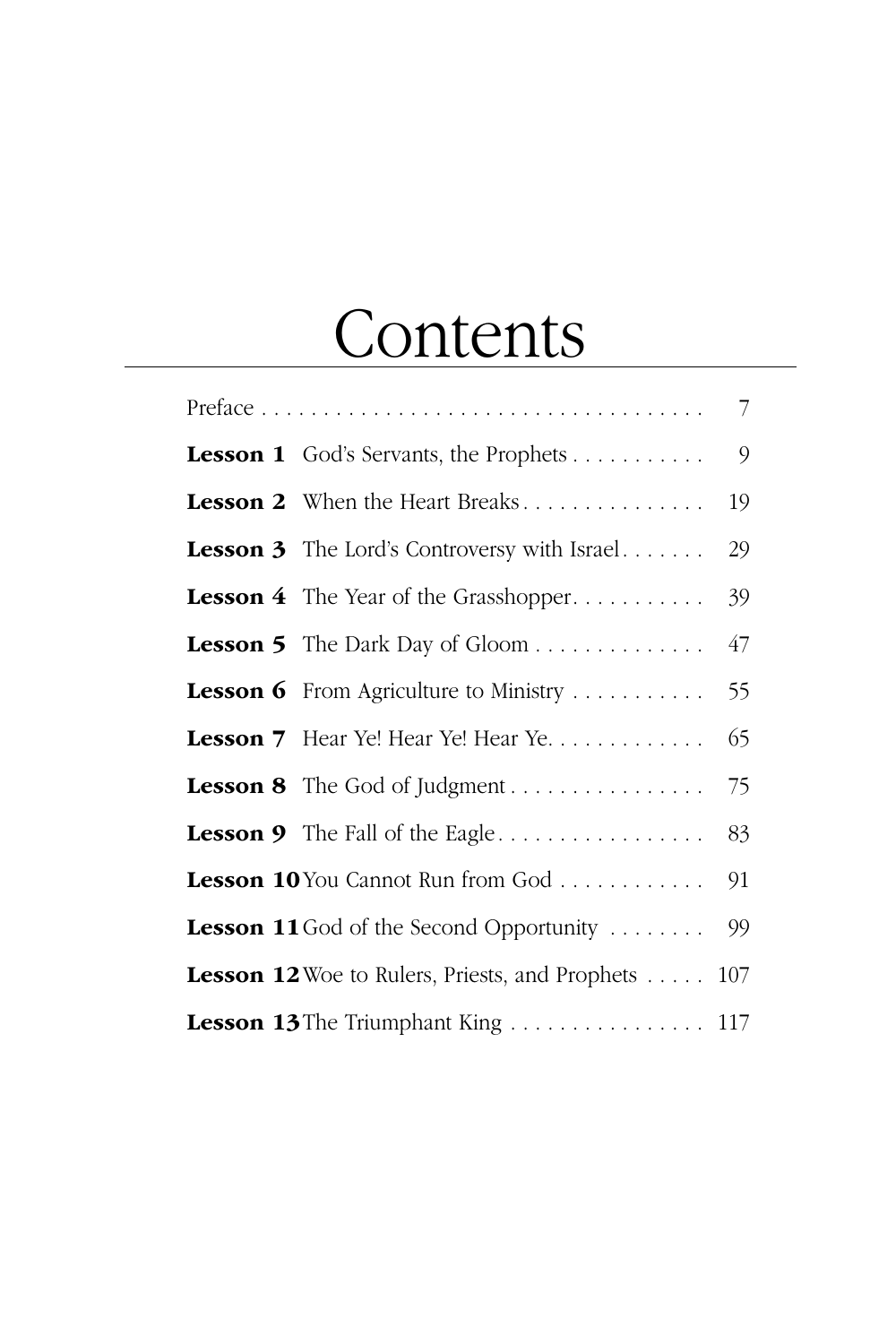# Preface

God does not sit in Heaven wringing His hands wishing people would obey Him. He does not fret and hope they will change; rather He faithfully intervenes in their lives. God's intervention in the Old Testament came primarily through His prophets. They warned God's people about their need for repentance and declared God's wonderful plans for His still future Kingdom. Both the warnings and the prophecies about the Kingdom showed that God loved His People and wanted them to follow Him as sheep follow a shepherd.

Israel overwhelmingly ignored the prophets' warnings and chose to serve other gods. As a result, God brought the destruction on them that the prophets so vividly described.

Though the prophets mainly dealt with *Israel's* past and future, they reveal God's character to us in ways few other books of the Bible do. Studying the books will expand your understanding of God and will help you respond to Him in a distinctly personal way. Let God use the Minor Prophets to intervene in your life and draw you closer to Himself.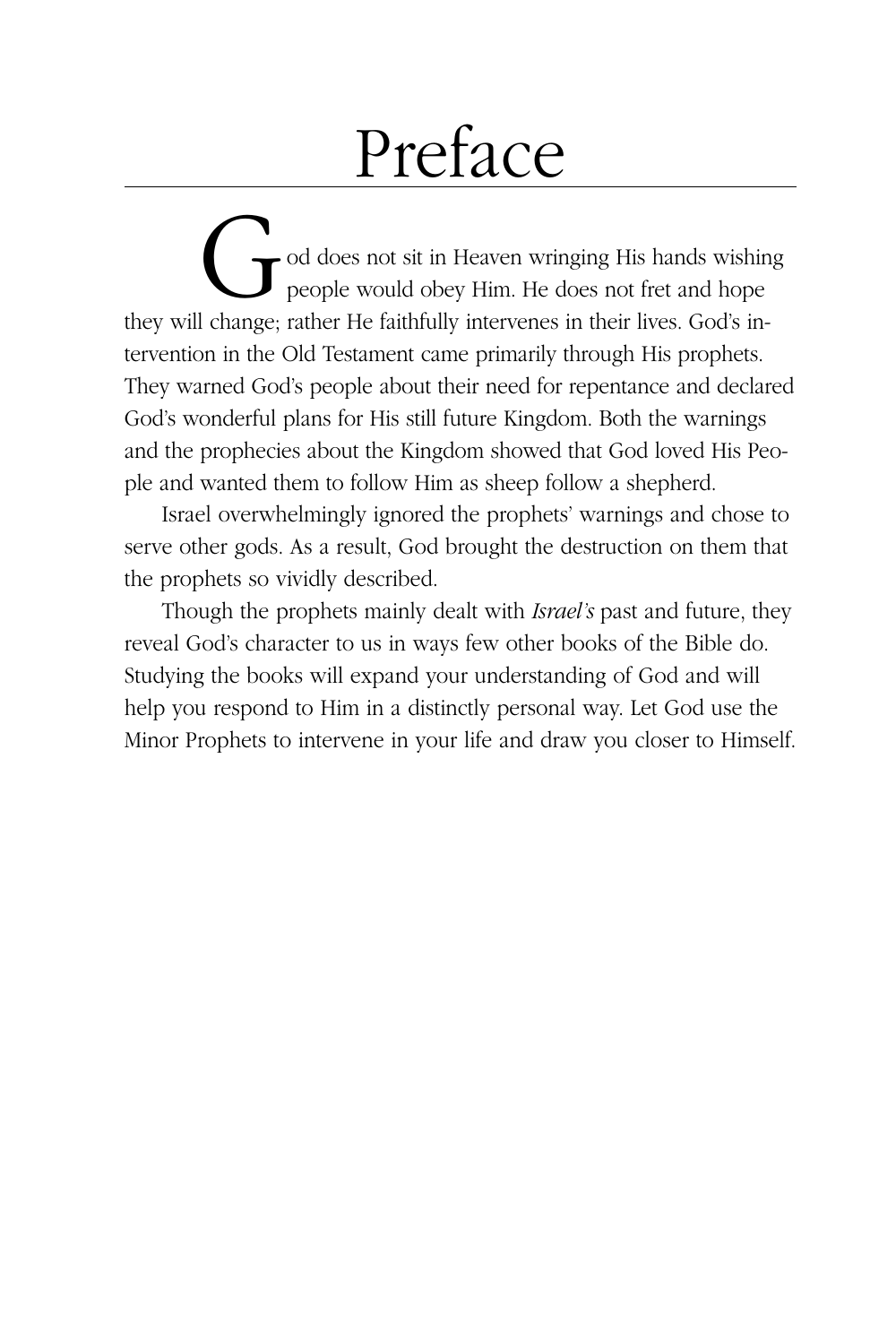**Lesson 1** 

## God's Servants, the Prophets

*God sent the prophets to proclaim His Word courageously.*

### **Various Passages**

### **"Be not afraid of their faces: for I am with thee to deliver thee, saith the LORD" (Jeremiah 1:8).**

The survey results are in: public speaking is in the top ten when it comes to things people fear. One survey shows that of three thousand respondents, 41 percent feared public speaking more than anything else. In another survey, public speaking came in second after snakes as people's greatest fear. And in a third survey, it came in sixth.

So, if you're like most people, public speaking ranks high among the things you want to avoid.

### **Getting Started**

 1. What would go through your mind if someone handed you a microphone and asked you to give a speech?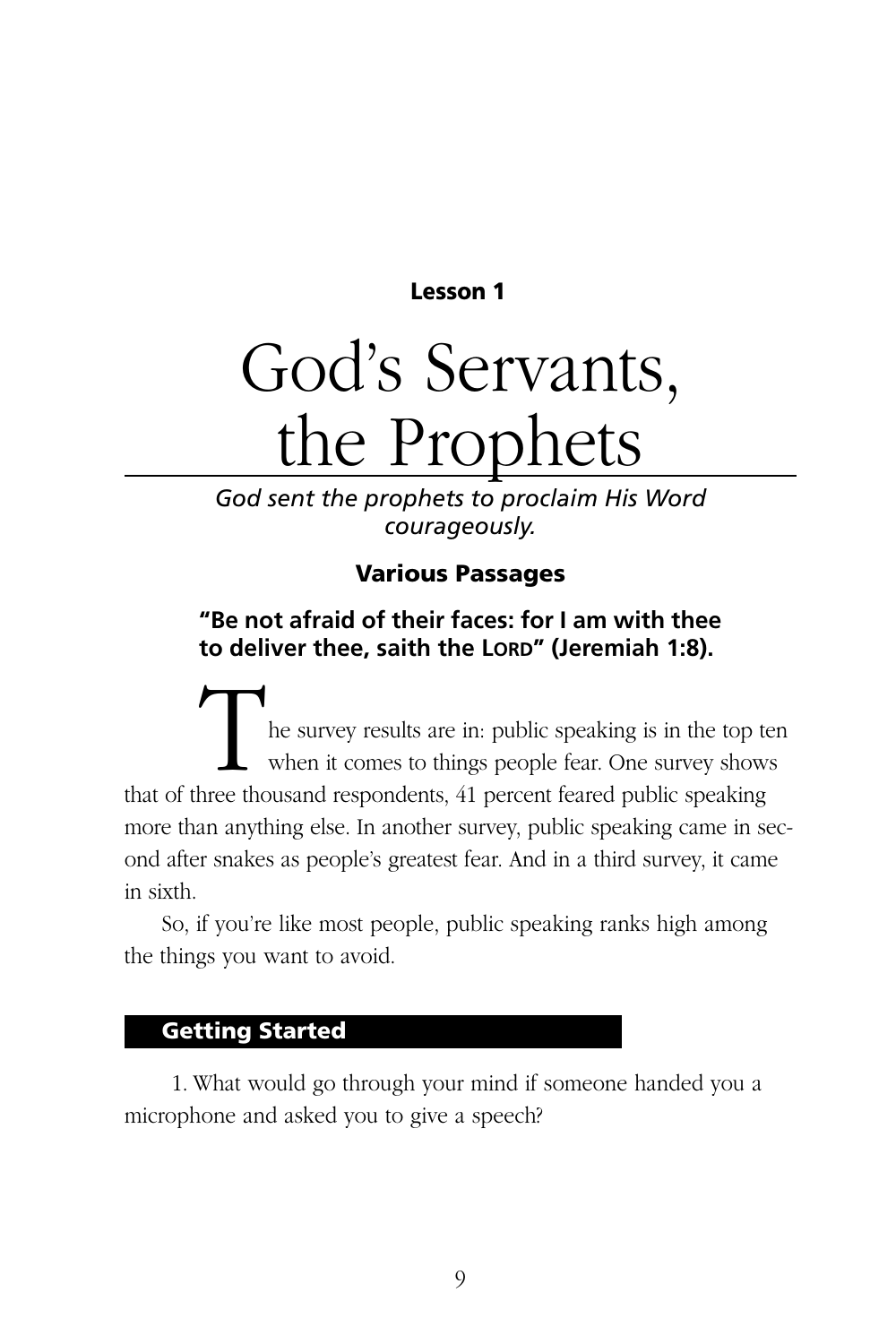2. How would you respond if your speech had to be one of condemnation to a group of ungodly people?

#### **Searching the Scriptures**

Nearly 50 percent of people would list giving a speech as their most terrifying experience. But God's prophets gave numerous speeches and on subjects that sometimes cost them their lives. They spoke confidently and courageously because they were speaking for the Lord. Their courageous obedience should encourage you to obey courageously too.

#### **Prophets in the Family Line**

Prophecy and "prophets" existed from the very beginning. For example, Abel was the first prophet (Luke  $11:49-51$ ; cf. Genesis  $4:1-10$ ). Enoch, described as the seventh from Adam, prophesied (Jude 14; cf. Genesis 5:22–24). Jacob assembled his sons for a final blessing and foretold what would take place in the distant future (Genesis 49:1–28). Hundreds of years later, God designated Aaron as Moses' prophet, or mouthpiece (Exodus 7:1).

 3. Read Exodus 3:10. What courageous act did God ask Moses to do for Him?

 4. How much would you have protested God's plan if you had been in Moses' place?

 5. Read Exodus 3:13–15. God's name "I AM" refers to His eternal and independent existence. How should those qualities have affected Moses as he decided whether to obey God?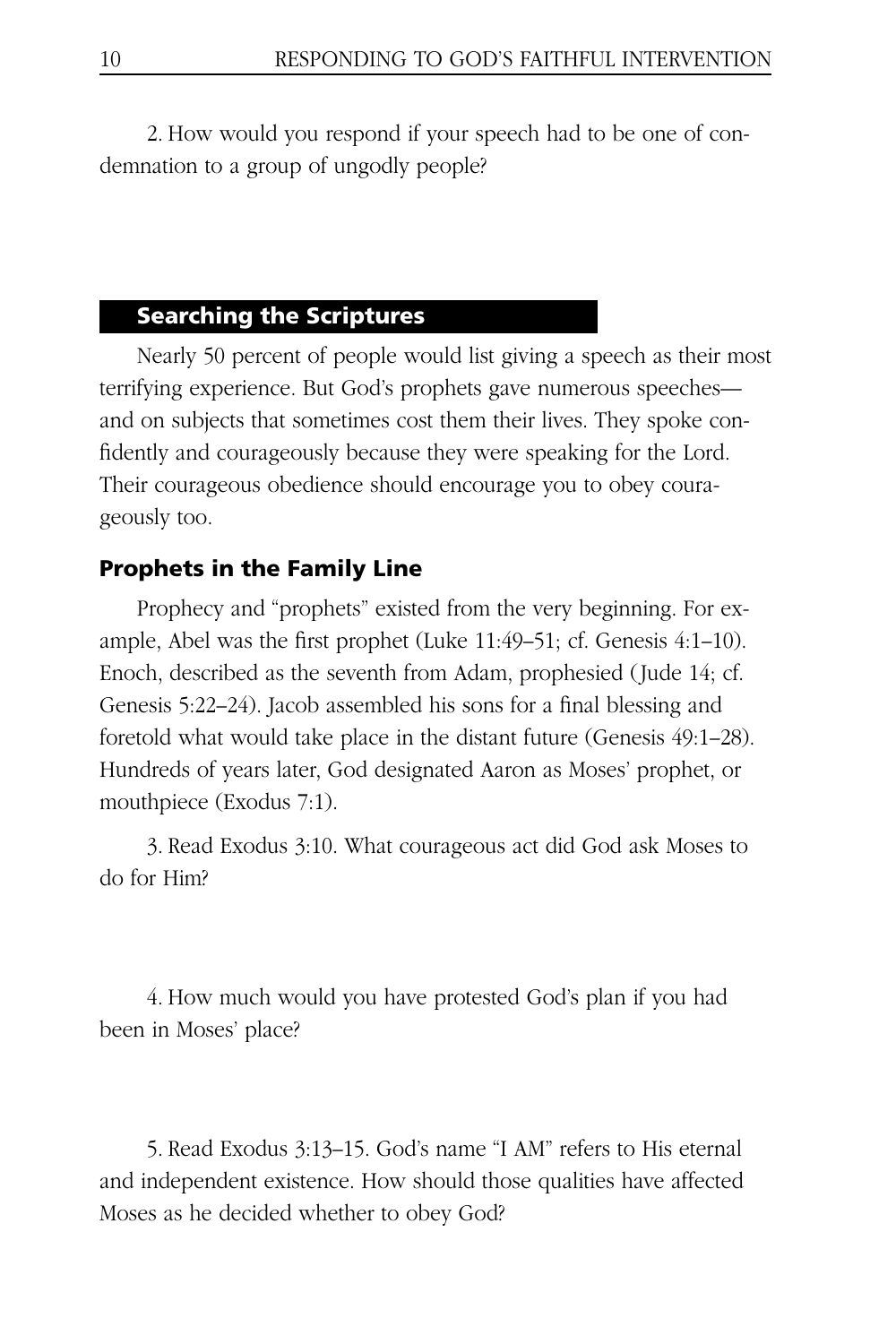Moses functioned as the ideal model for all later prophets (Deuteronomy 18:15–18). He interceded between God and the people by approaching God, receiving His word, and reporting back to the people all that God had said.

#### **A Prophetic Band**

Following Moses, God kept His promise to send a succession of prophets who regularly reminded the people of His will. Unfortunately, the Israelites stubbornly rejected the word of the Lord (Jeremiah 7:25, 26).

 6. Read Jeremiah 7:25 and 26. How did God describe the people's response to His prophets?

When Samuel was a boy, the voice of prophecy was rarely heard (1 Samuel 3:1); but during his adult ministry, a whole "company of prophets" arose (10:5). Members of this prophetic band were probably Samuel's disciples. It is possible that several such groups arose, with each one located at one of the various stops on Samuel's judicial circuit  $(7:15-17)$ .

#### **Published and Unpublished Prophets**

A host of prophets ministered during the days of the kings of Israel and Judah. They may be classified into two groups: non-canonical prophets, who did not write books of the Bible, and canonical prophets, who did.

One of the more famous non-canonical prophets was Nathan. On one occasion he confronted King David regarding his sins of adultery and murder (2 Samuel 12:1–15). This shows how the true prophets of God demonstrated great courage while making their pronouncements.

 7. What phrases in 2 Samuel 12:7–12, from Nathan's speech, show that Nathan approached his role as a prophet seriously and courageously?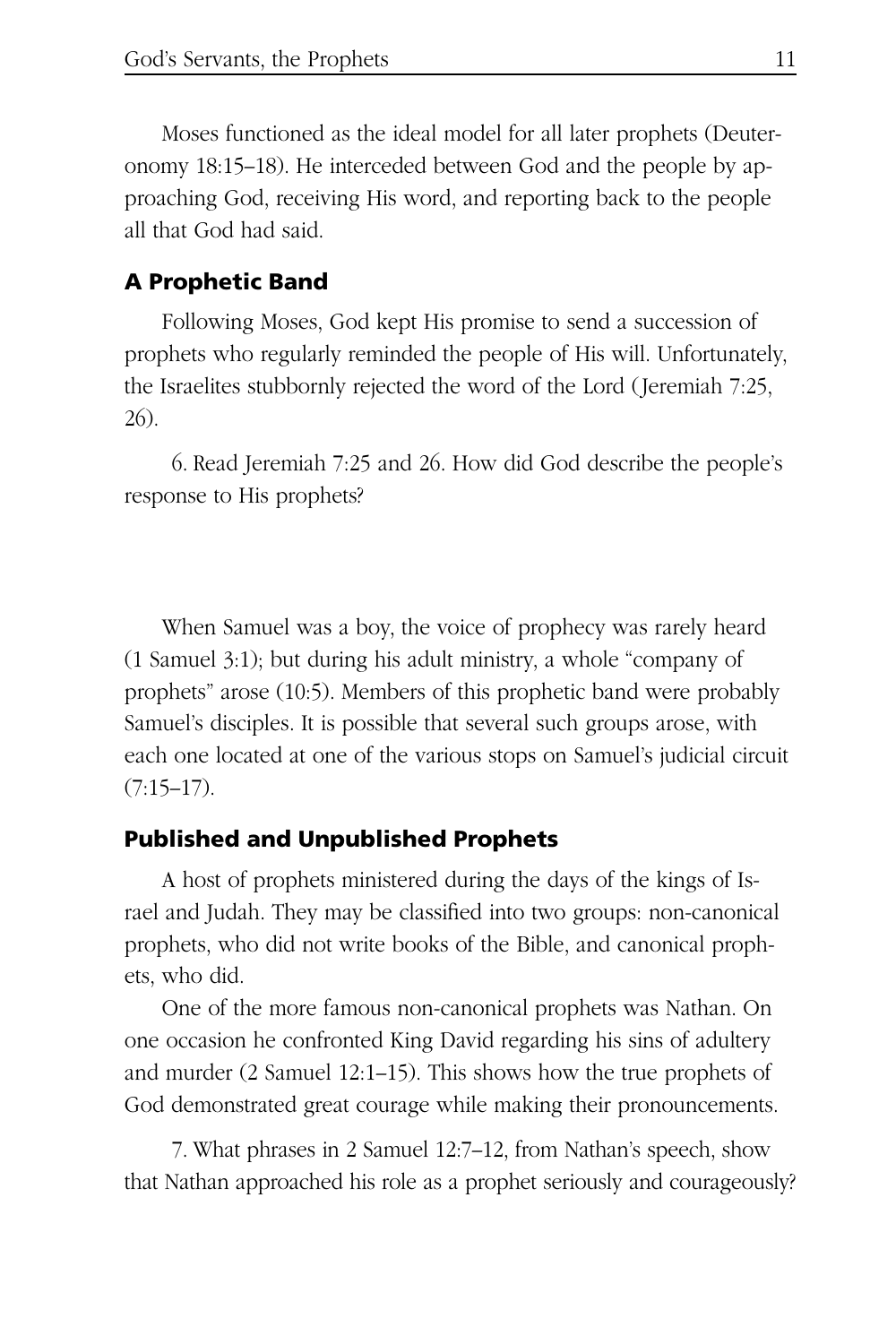Years later, Micaiah was not afraid to warn King Ahab of his impending death in battle—even though the king's messenger cautioned Micaiah that all four hundred of the king's personal prophets had unanimously foretold success (1 Kings 22:5–28). Just like Nathan, Micaiah was not afraid to confront a king. Unlike Nathan, Micaiah was imprisoned because of it (22:26–28).

 8. Read 1 Kings 22:26–28. Whom did Micaiah fear more—Ahab or God?

9. How do you know?

#### **Elijah and Elisha**

Probably the two best known non-canonical prophets are Elijah (1 Kings 17—2 Kings 2) and Elisha (2 Kings 2—13). These two prophets announced divine judgment against Israel and performed many miracles. Elijah and Elisha called the people to return to the God of their fathers and to forsake the false gods, especially Baal.

Elijah was fed by ravens at the brook Cherith, and later from a widow's self-replenishing flour bin. He prayed and God sent back a widow's son from the dead, sent fire from heaven upon Mount Carmel, and sent an abundant rain to end the long drought. After the "mountaintop experience" at Carmel, Elijah momentarily lost his courage and fled from Queen Jezebel.

 10. First Kings 19:10 reveals that Elijah lost his courage because he felt all alone. What happens to your courage to obey God when you focus on your limited abilities?

God reassured Elijah of His presence with him and then revealed to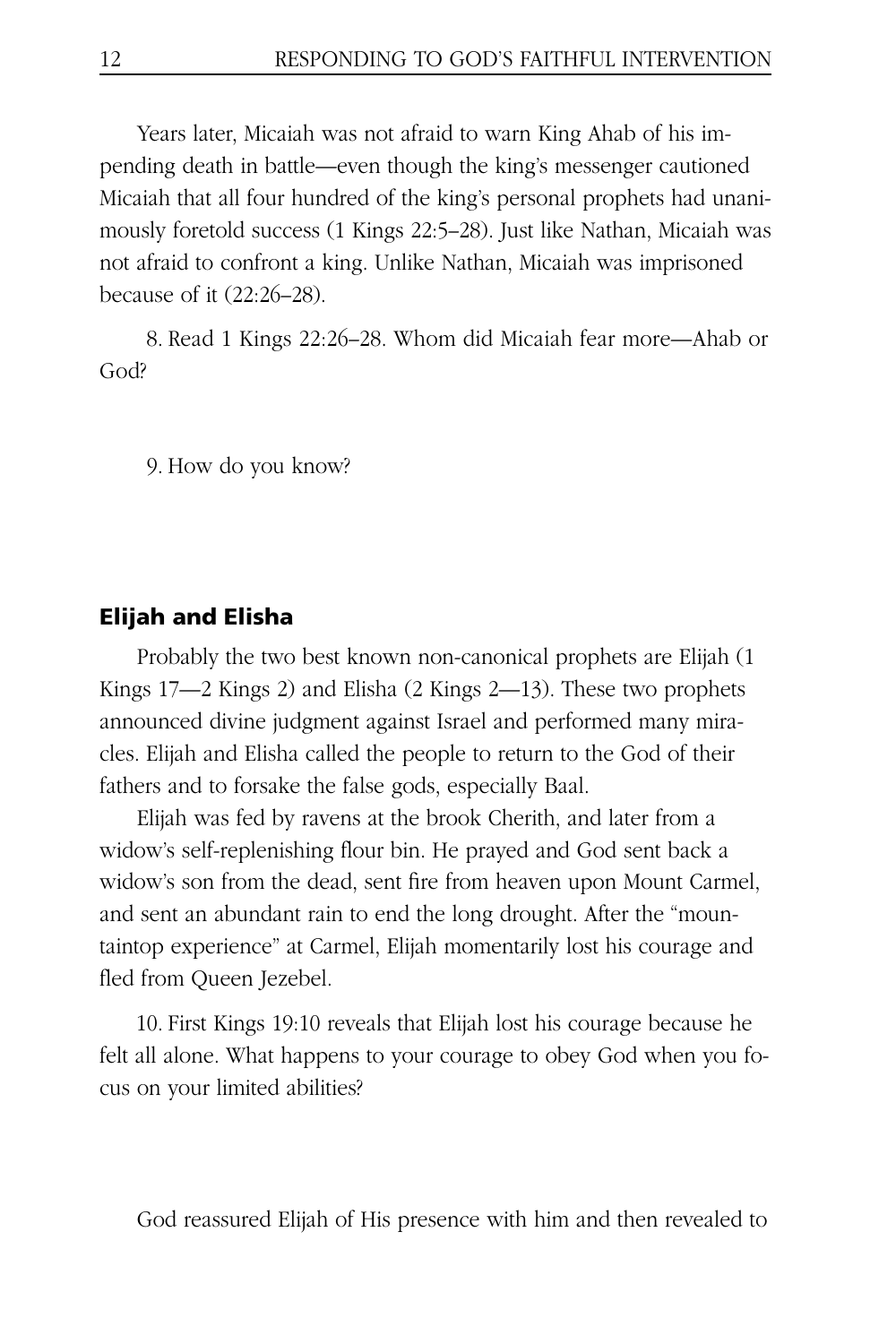Elijah that seven thousand others in Israel were also followers of God.

Elisha became Elijah's heir to ministry, since he had received a double portion of his master's spirit (2 Kings 2:9–11). As Elijah's successor, Elisha performed many miracles. Most notably, Elisha instructed Naaman the Syrian to wash in the Jordan River so he would be healed of his leprosy, led the blinded Syrian army to Samaria, performed a miracle with a widow's oil, and raised a Shunammite woman's son from the dead.

Originally, Elisha was one of Elijah's pupils, which explains why Elisha called Elijah, "My father, My father" (2 Kings 2:12). Similarly, the "sons of the prophets" were all followers of a senior prophet (either Elijah or Elisha). This master-student relationship resembles that of the "company of the prophets" who studied under Samuel.

The sons of the prophets were not wealthy (2 Kings 4:1; 6:5), so they survived on the alms of the people (5:15; 8:8; 1 Samuel 9:8) and on their own foraging (2 Kings 4:39). Some lived together and shared meals (2 Kings 4:38–41); others were married and lived in their own houses (2 Kings 4:1, 2).

 11. Why did living on donations and foraging demand that the sons of the prophets show courage?

Some of the sons of the prophets acted as messengers for their senior prophet. For example, Elisha called on one of them to anoint Jehu as king over Israel (2 Kings 9:1–10).

#### **They Kept It Short**

In addition to the non-canonical prophets, sixteen canonical prophets wrote seventeen books of the Old Testament. Their writings include the books of Isaiah through Malachi. Jeremiah wrote both the book that bears his name and the book of Lamentations.

The last twelve of these books, Hosea through Malachi, are known as the Minor Prophets. We do not call them "Minor" in the sense that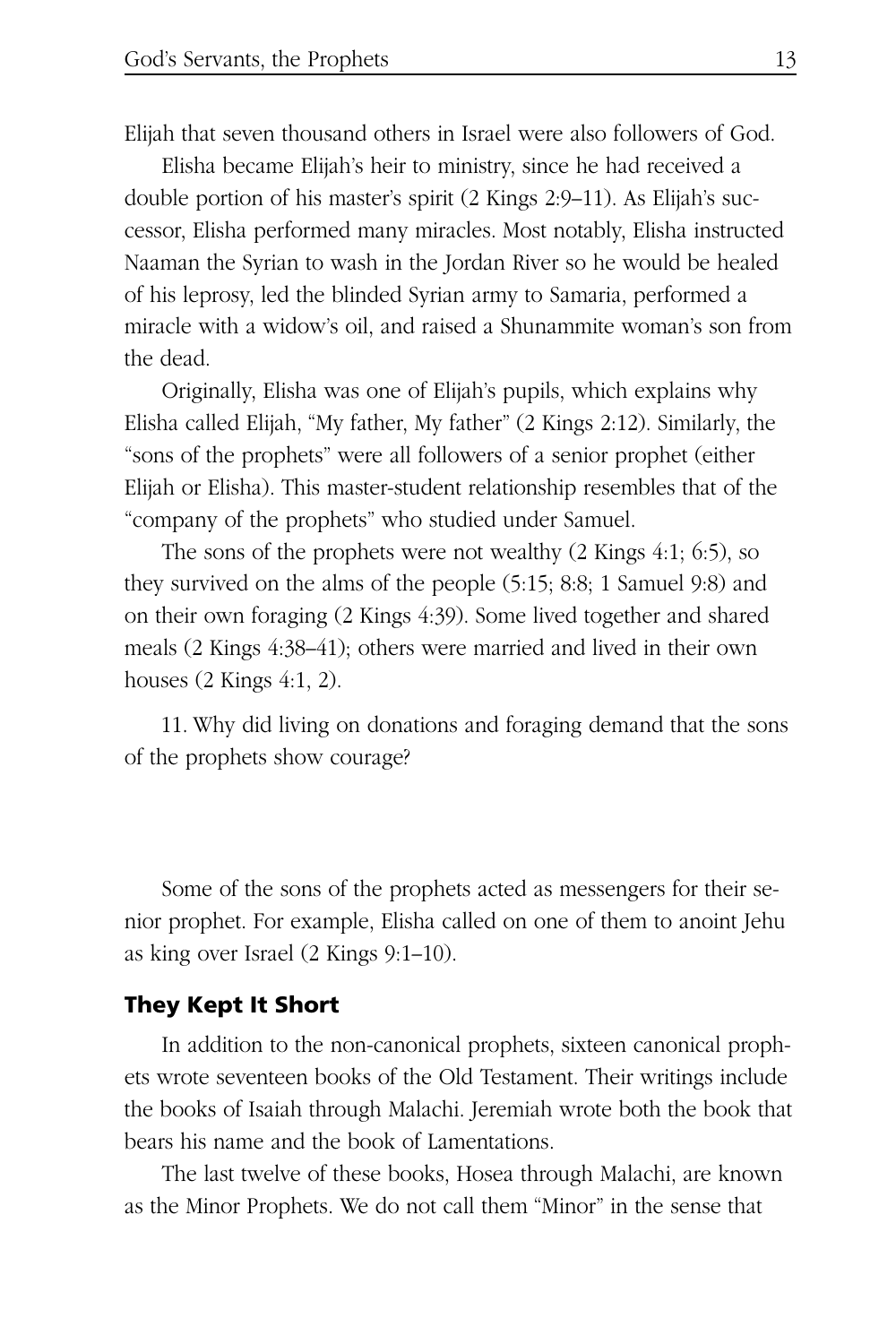they are of little significance. Certainly they form an integral part of God's Word. Instead we call them "Minor" because of their relative brevity, especially when compared with the much longer prophecies of Isaiah, Jeremiah, and Ezekiel. In the Hebrew Bible, the Minor Prophets were all copied onto one scroll and were titled "The Twelve."

Most of the Minor Prophets ministered before the Babylonian captivity. Three ministered after the exile. Some prophesied to Israel, others to Judah, still others to foreign nations. Hosea, Joel, Amos, Obadiah, Jonah, and Micah are covered in this study.

#### **The Prophets' Mission**

God sent His servants, the prophets, for a reason. Fundamentally, their function was to convey the word of the Lord. Their messages were of divine origin and were given under divine compulsion.

The titles used to designate the Old Testament prophets give insight into their God-given purpose. Two primary English terms appear in the Bible: "seer" and "prophet."

The common title for a prophet during the early years of Israel's history was "seer" (1 Samuel 9:9). The seer perceived (saw) God's will and visualized (envisioned) God's future judgments and blessings. The title "prophet" emphasized the prophet's function of speaking God's message.

The prophets were God's spokesmen, proclaiming the divine message. When God called Jeremiah into prophetic ministry, God made this clear to him. Jeremiah was to speak whatever God commanded him, and he was not to be afraid.

 12. Read Jeremiah 1:7 and 8. Why was Jeremiah not to be afraid? What was supposed to give him courage?

Since the word came from the Lord, the desired result would invariably occur. After all, when God speaks, He accomplishes His will. The prophets made many detailed predictions of events that would not tran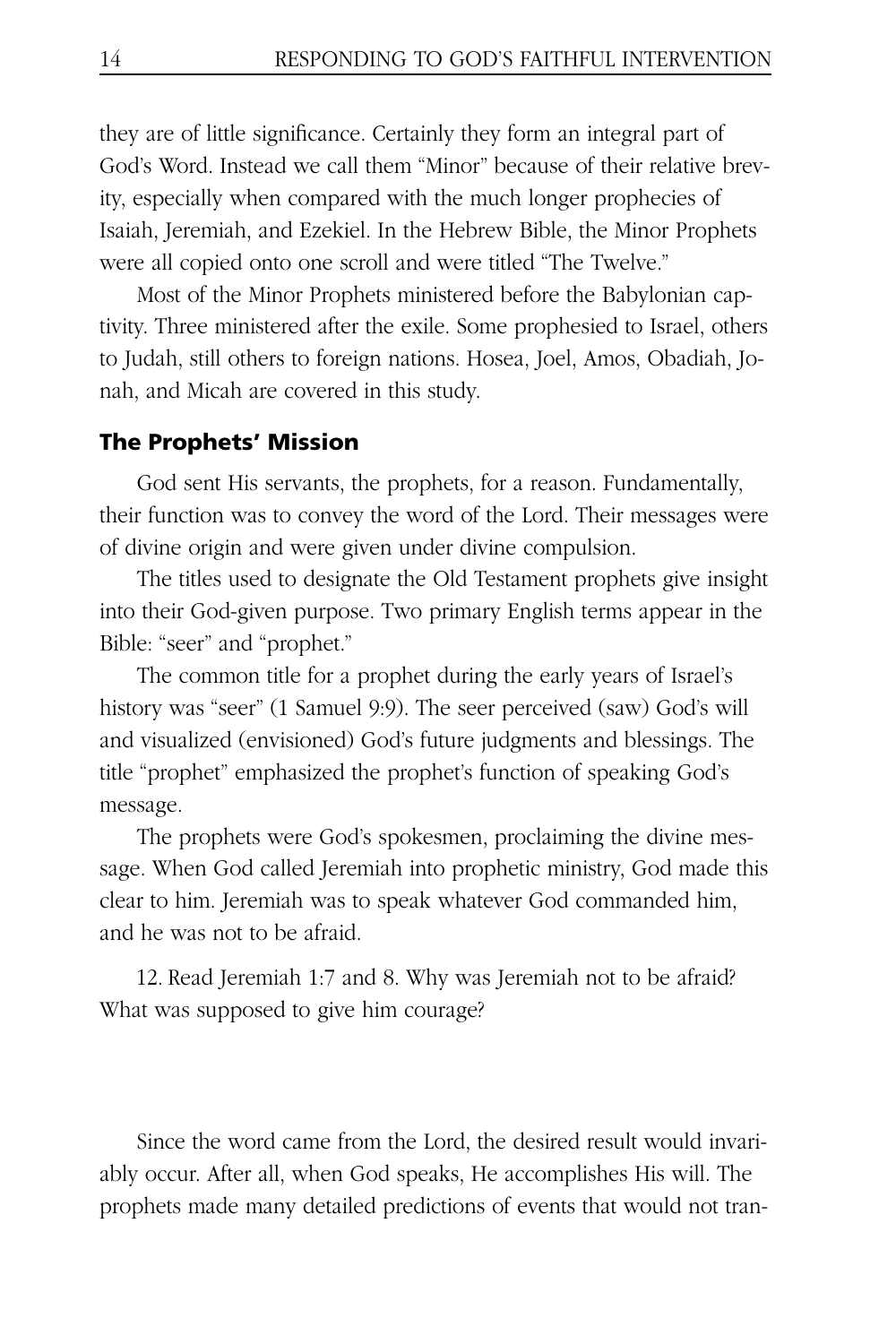spire for many years. All of their predictions have been or will be completely fulfilled, because the same God Who revealed them has and will accomplish them. The Lord Himself explained this principle of certain realization.

 13. Read Ezekiel 12:25a. How do you think the certain realization of God's message affected Ezekiel as he proclaimed God's words?

The terms "seer" and "prophet" each emphasize a different aspect of the prophetic ministry. As a seer, the man of God received the divine message. As a prophet, he proclaimed that message. The prophets' primary function, then, was to speak the messages that God had revealed to them. Isaiah 30:10 succinctly points to this twofold purpose of seeing and then speaking.

#### **Warning! Warning! Warning!**

The prophets were divinely appointed moral preachers, and they sounded warnings against the dangers of religious apostasy and formalism. In this capacity they sometimes confronted not only the populous at large but priests and kings in particular.

14. On a scale of 1 to 10, with 10 being extremely difficult, where would you rank the task of confronting priests and kings about their sin?

 15. Where would you rank the task of confronting a friend about his or her sin?

Ethical preaching is difficult because no one is perfect but God. Yet God still called His imperfect prophets to this ministry.

 16. According to Isaiah 6:5, what did Isaiah realize he needed before he could be God's prophet?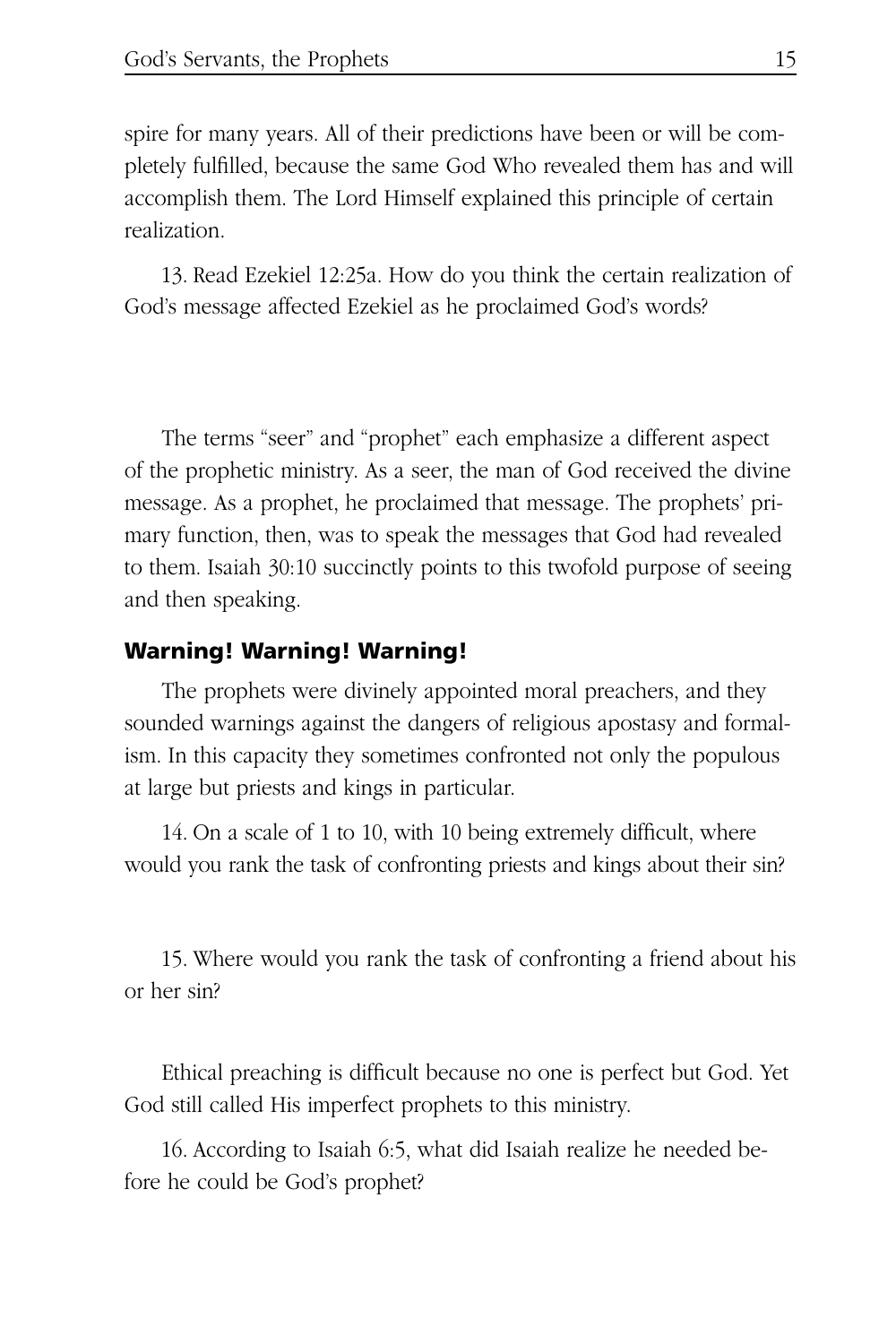Prophets made numerous predictions concerning the future of Israel and the Gentile nations, and they foretold specific details concerning the Person and ministry of the coming Messiah. Their Messianic prophecies took two forms. Some prophecies spoke of a victorious King, while others mentioned a suffering Servant. We know that at His first coming, Jesus Christ fulfilled the promises of a suffering Servant. The prophecies concerning a victorious King await fulfillment at Jesus Christ's second coming.

#### **Prophets Laureate**

The prophets were premier orators and great poets. Their messages provide us with the finest literature in the world. To arrest the attention of their audiences, the prophets also communicated at times by means of symbolic acts. For example, Jeremiah wore a yoke (Jeremiah 27; 28), Isaiah walked about naked and barefoot for three years (Isaiah 20), Ezekiel enacted the siege and destruction of Jerusalem (Ezekiel 4; 5), and Ahijah tore a new garment to represent the division of the kingdom (1 Kings 11:30–39).

 17. Read Isaiah 20. What point was Isaiah illustrating by walking around for three years with no clothes on?

 18. What two words would you use to describe the courage Isaiah would have needed to complete such a task?

God will never ask us to go three years without wearing clothes, but He does expect us to have the same courageous obedience we see in His prophets in the Scriptures.

#### **Making It Personal**

The prophets' great desire was to communicate God's Word. This means that they did so even when it required courage.